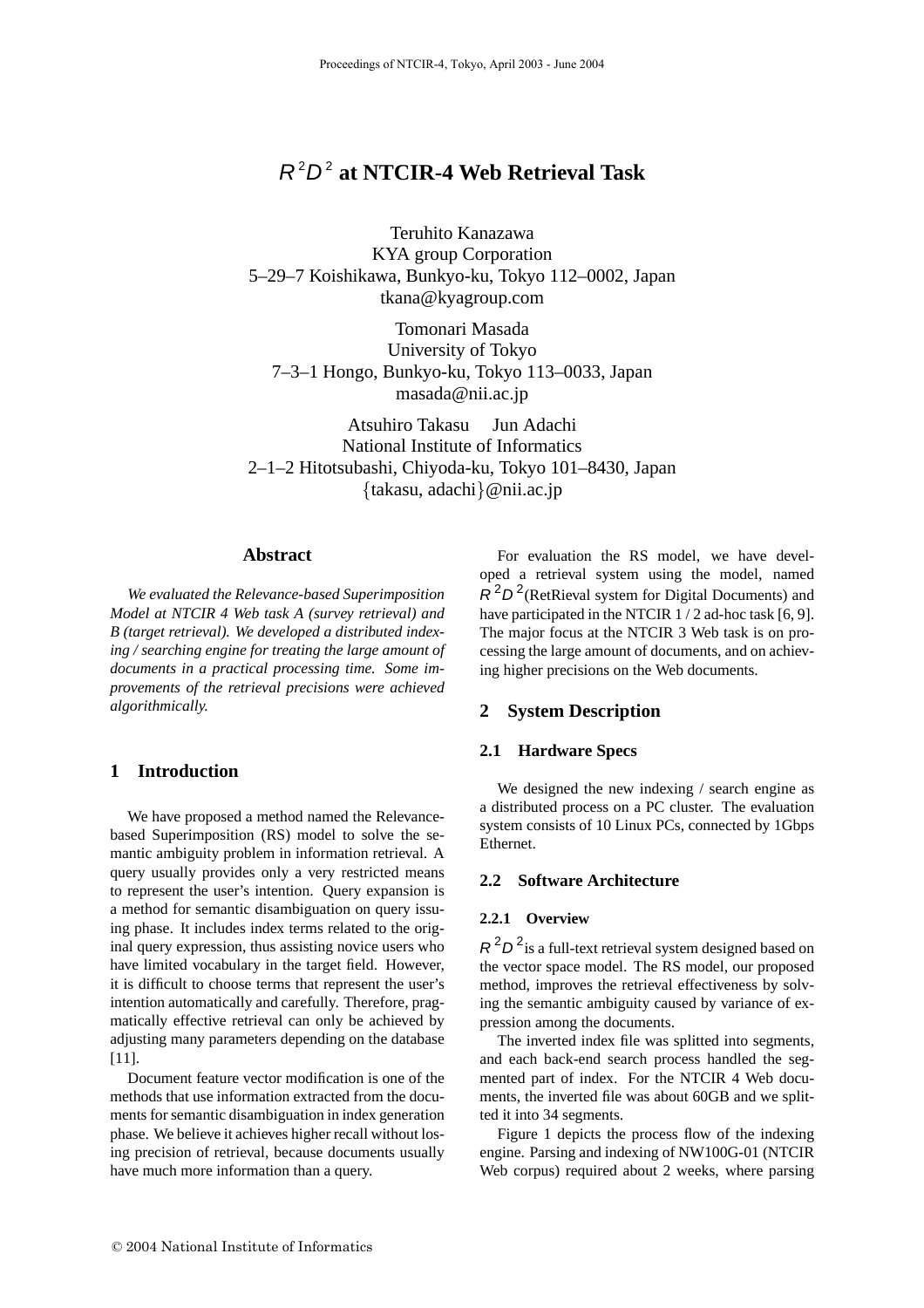was done by 8 parallel processes and indexing was done by a single process. Searching required about 100 seconds for each query.

#### **2.2.2 The RS Model**

The proposed RS model is designed using the document feature vector modification approach This model partitions the documents so that the relevant documents dealing with the same topic fall into the same cluster. However, the idea is different from the traditional cluster-based methods [1, 2] in which the document clusters are usually mutually exclusive. These methods assume that documents can be classified into orthogonal topics; however, it is natural to assume that a document can belong to several topics. This difference in assumptions will reflect on the retrieval.

The details of the RS model has already been reported in [8] and [7]. We have evaluated the model using NTCIR 1/2 test set consisting of scientific papers and TREC San Jose Mercury consisting of news articles. The experimental results showed that the RS model improves the average precisions by 7%, which can be considered significant (5–10% is generally required for significant improvement [14]).

In the RS model, each document is represented by a feature vector. Term frequencies are often used as the features. Suppose that a document database contains a set of documents  $\{d_1, d_2, ..., d_n\}$  and their feature vectors are  $d_1, d_2, \cdots, d_n$ .

In the RS model, documents in the database form clusters  $C_1, C_2, ..., C_m$  which represent topics. Note that a document may be contained in more than one cluster in the RS model, whereas clusters in other methods are often mutually exclusive. At this point, we must decide what type of relevance we will use to make clusters. The principle of the RS model is independent of the source of relevance information, and our choice will depend on the type of database and the types of elements in it. For instance, the following elements included in the database can be candidate sources for relevance information and used for document clustering:

- keywords given by the authors or automatically extracted;
- references, hyperlinks;
- bibliographic information, such as author name, publication date, and journal title.

When clusters representing topics are given, the document feature vector is modified in two steps: (1) representative vector (RV) generation for each cluster, and then, (2) feature vector modification by RVs. We can design a statistical method so that the RV can be considered to accurately represent overall characteristics of the documents that belong to the same cluster. Next, the modification method should properly perform the superimposition of features represented by RVs so that the topics of each cluster are reflected in the modified document feature vectors, thereby reducing the ambiguity of retrieval caused by expressional mismatches between the query and the documents.

#### **2.2.3 Automatic Keyword Extraction**

In the previous section, we described how to make document clusters using the well-chosen keywords given by the authors of the documents. However, we must also consider archives where no explicit keywords are given for clustering.

There are two possible answers: one is automatic unsupervised keyword extraction and the other is to find another clue of relevance. We investigated the former approach in the evaluation. Details are described in [10].

### **2.2.4 Dictionary Improvement by Compound Noun Detection**

The accuracy of word splitting significantly affects the effectiveness of Japanese document retrieval. Especially for Web search, developing the new vocabulary is important.

We hired the MeCab [3] and IPADIC for Japanese morphological analysis. The IPADIC contains about 8,500 loan words expressed in *katakana* letters, and the number seems too small for analyzing Web documents that consists of assorted topics.

We hired Nakagawa's compound noun detection algorithm [12, 13]. This method ranked the possible compound nouns based on their expressional expandability, therefore it was easy to eliminate noise patterns. Table 1 shows an example of compound noun detection. We extracted 14,000,000 possible compound noun patterns from the NTCWEB corpus, and chose about 200,000 patterns as the indexing terms. It proved by sample survey that about 60% from the chosen 200,000 patterns were genuine compound nouns.

## **2.2.5 Domain Ranking and Domain Core Page Detecting for Target Retrieval Task**

At Web task B, we examined a method for the target retrieval. The method utilizes the URLs (unified resource locators) to cluster the Web pages. The method outline is as follows.

- 1. obtain 1,000 pages for each query by  $R^2D^2$ .
- 2. calculate the score of each domain:

score(domain 
$$
D
$$
) = max (score(page in  $D$ ))  
+  $\frac{1}{\# \text{ of pages in } D} \sum$  (score(page in  $D$ ))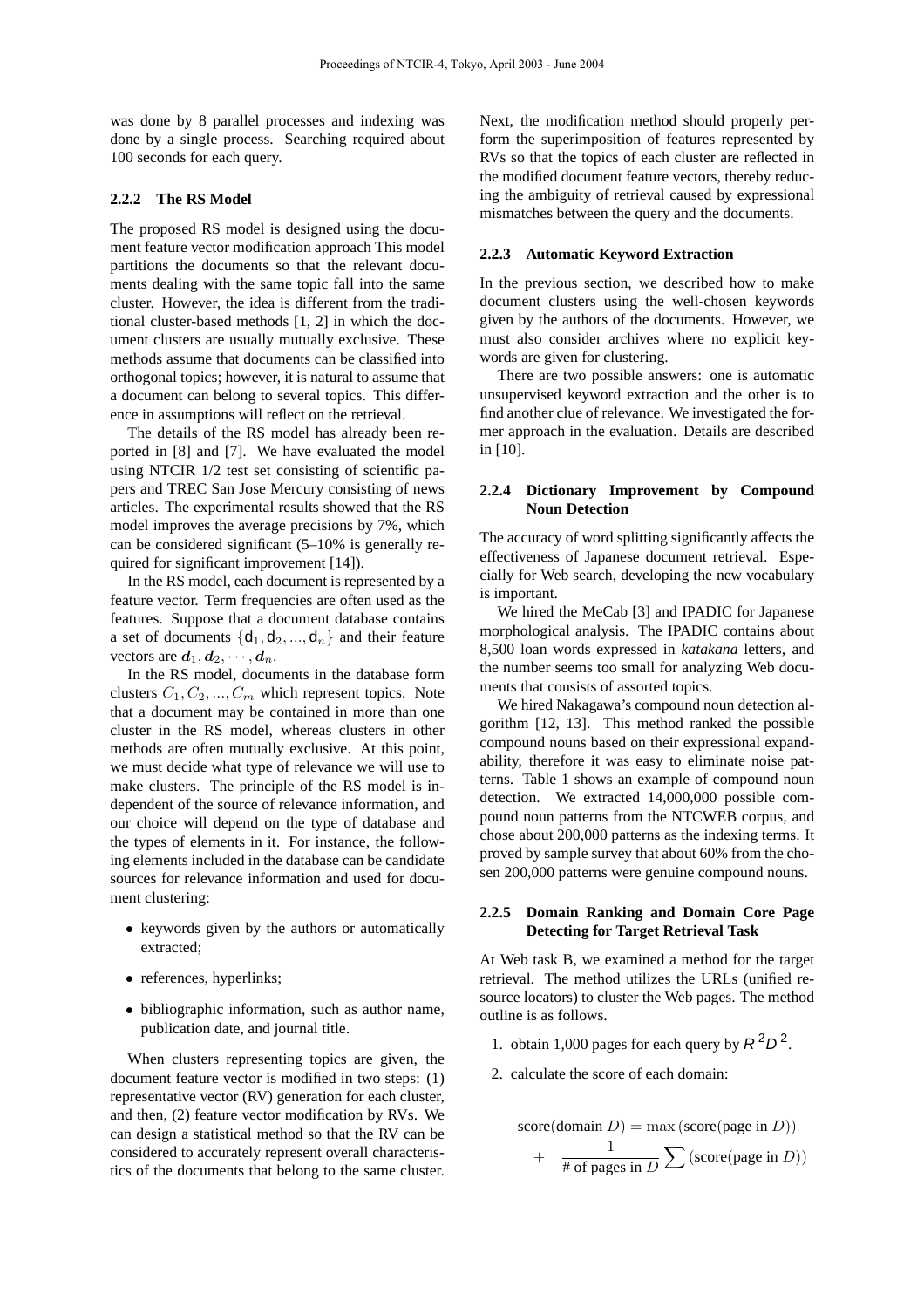



The emphasized steps and files are introduced for the Web document retrieval.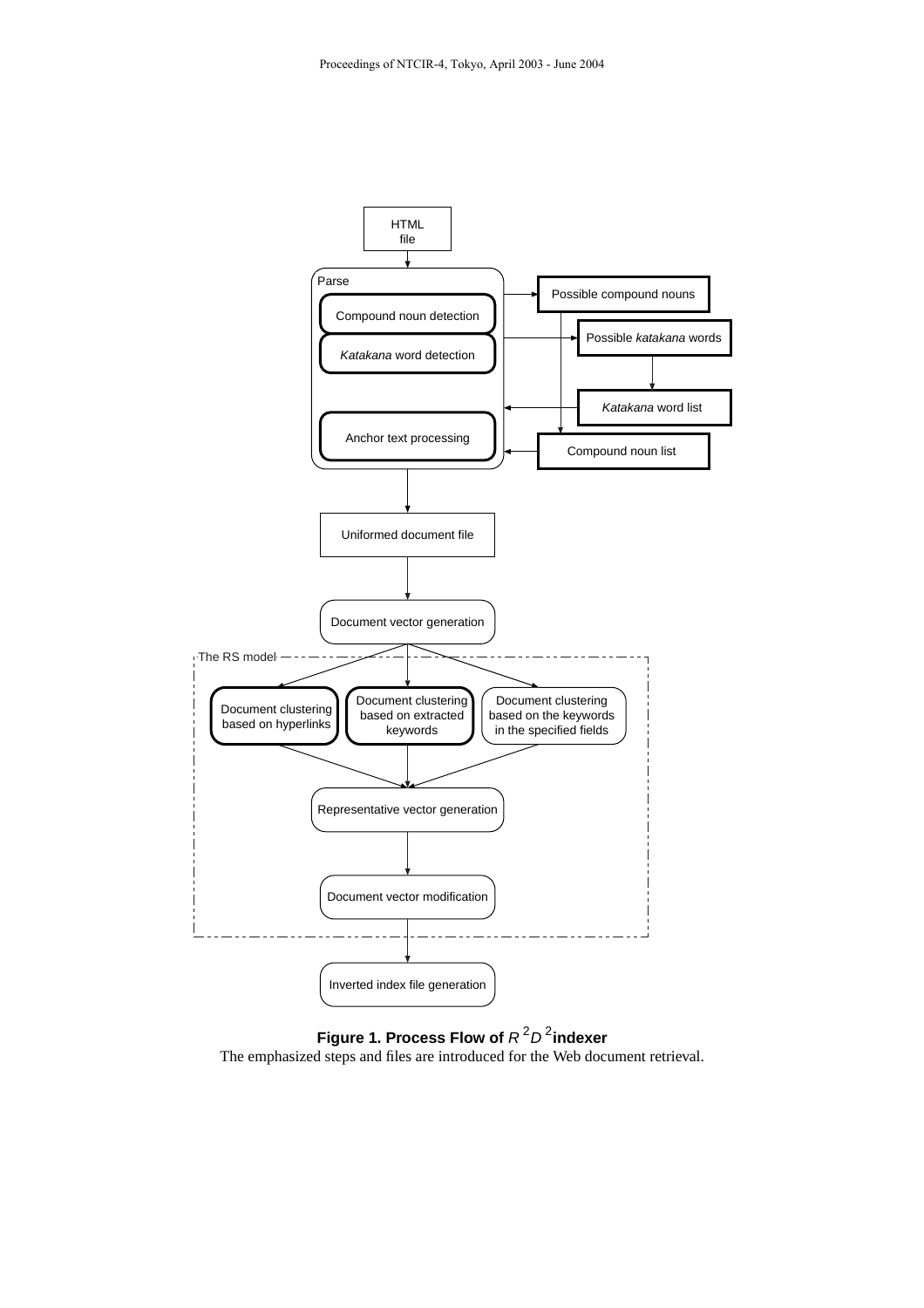## **Table 1. Example of compound noun detection.**

The subpatterns of  $(Informa$ tion technology Promotion Agency) and their scores. (information processing) was recognized as the most informative compound noun.

| possible compound noun pattern | score   |
|--------------------------------|---------|
|                                | 2401279 |
|                                | 233846  |
|                                | 212927  |
|                                | 76927   |
|                                | 53701   |
|                                | 16212   |
|                                | 13614   |
|                                | 5318    |
|                                |         |

- 3. choose the representative page of each domain. The criteria are:
	- the representative page is at the highest hierarchy (ex. /1/foo.html is more desirable than  $/1/2/f$ oo.html),
	- at the same level of hierarchy, files of special names are more desirable, such as index.html.

# **3 Evaluation**

## **3.1 Dictionary Improvement**

The table 2 shows the precisions of the RS model on the NTCIR 3 Web. The improved dictionary increased the retrieval effectiveness by 20.3-24.7%.

For further improvement, it is necessary to respond to the expressional variety such as prolonged sound symbol (*ex.*  $/$  ) and alternative kanji (*ex.* / ). The treatment of phrases containing particles is a difficult problem that would require the analysis of modification relations.

# **3.2 Document Clustering with Automatic Keyword Extraction**

The table 3 shows the effectiveness of the RS model using the automatic keyword extraction for document clustering.

Due to the failure of the PC cluster, we couldn't obtain the baseline result on the NTCIR 4 web. The improvement achieved by the RS model on the NTCIR 3 web test set was less than ones on the NTCIR 2 / TREC. It seems that the parameter optimization for the automatic keyword extraction is required.

#### **Table 2. The Effectiveness of the Dictionary Improvement**

The average precisions are for the NTCIR 3 Web test set.

|                | baseline | RS model (ratio)     |  |  |
|----------------|----------|----------------------|--|--|
| standard dict. | 0.1112   | 0.1158<br>$(+4.1\%)$ |  |  |
| improved dict. | 0.1387   | 0.1393<br>$(+0.4\%)$ |  |  |
| ratio          | $+24.7%$ | $+20.3%$             |  |  |

# **3.3 Long Query**

In NTCIR 1/2,  $R^2D^2$  made use of the term cooccurrence statistics for calculating the importance of query terms. This technique improved the retrieval precision especially for the long queries that contain more than three words.

In NTCIR 4 evaluation, we disabled this function for time cost reason. This disadvantage notably degraded the retrieval precisions when using the DESC field of query.

The sign test proved that the DESC run result was inferior to the TITLE by probability of 99.9%.

On the other hand, the Wilcoxon test proved that there was no significant difference between the results of shorter TITLE that contains less than or equal to 3 words and the results of longer TITLE that contains more than 3 words by probability of 98.5%.

Most of the longer TITLE are composed of compound nouns, while the DESC are sentences including trivial words. The compound nouns are dealt with desirably by using the improved dictionary, however, other long expressions such as one in the DESC field require another approach to solve.

## **3.4 Target Retrieval**

There is room for improvement in the method for detecting the domain core page, by using hyperlinks and anchor text. The method for calculating the representative score of each domain may be also improved.

There are many targets expressed by the undefined vocabulary such as partly-English expressions  $(ex. NTT$  and *hiragana* words (*ex.* ). It is necessary to develop a suitable vocabulary-improving method for each kind of undefined words.

# **4 Conclusion**

The compound noun detection and the automatic keyword extraction increase the effectiveness of the